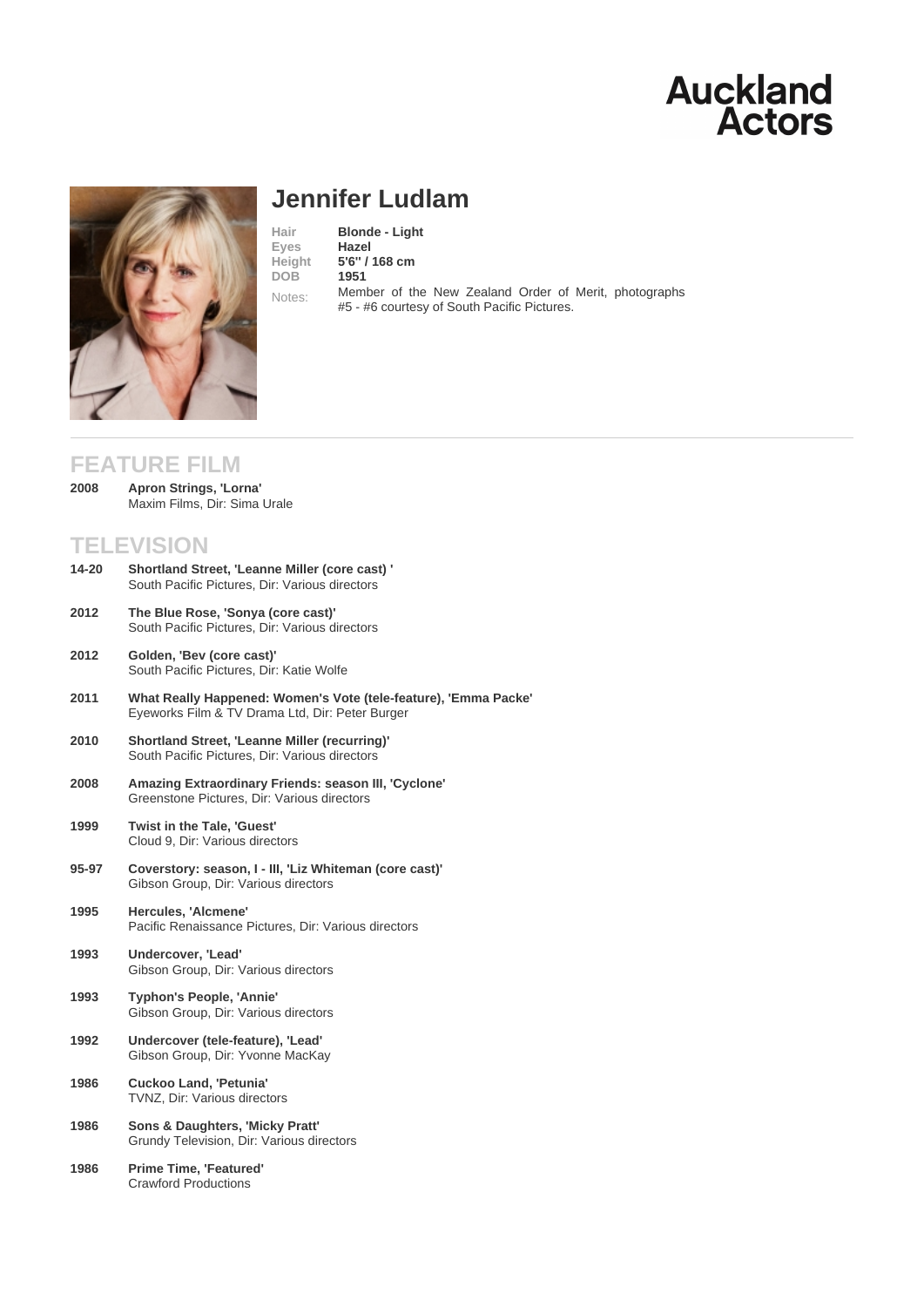- **Prisoner, 'Janice Grant'** Grundy Television **1985**
- **Waterloo Station, 'Ann Logan'** Grundy Television **1983**
- **A Country Practice, 'Mary Watson'** JNP Productions **1982**
- **Bellamy, 'Mary Stokes'** Grundy Television **1981**

### **THEATRE**

- **Filthy Business , 'Yetta Solomon (Lead)'** Auckland Theatre Company, Dir: Colin McColl **2018 Boys will be Boys, 'Arthur/Various'** Silo Theatre, Dir: Sophie Roberts **2016 Calendar Girls, 'Chris'** Auckland Theatre Company, Dir: Colin McColl **2011 August: Osage County, 'Violet'** Circa Theatre, Dir: Susan Wilson **2011 August: Osage County, 'Violet'** Auckland Theatre Company, Dir: Colin McColl **2010 When the Rain Stops Falling, 'Elizabeth Law (the older)'** Silo Theatre, Dir: Shane Bosher **2010 Four Flat Whites in Italy, 'Judy'** Circa Theatre **2009 Three Sisters, 'Doctor'** Peripeteia Players, Dir: Daniel Mainwaring **2008 Who Needs Sleep Anyway, 'Various'** Downstage Theatre, Dir: Susan Wilson **2007 Othello, 'Emilia'** Downstage Theatre, Dir: Jonathan Hendry **2007 Dracula, 'Briggs'** Downstage Theatre, Dir: Catherine Downes **06-07 The Goat, 'Sylvia'** Downstage Theatre, Dir: Catherine Downes **2006 Death of Salesman, 'Linda Loman'** Circa Theatre, Dir: Susan Wilson **2006 The Goat, 'Sylvia'** Court Theatre, Dir: Catherine Downes **2005 Taking Off, 'Nolene'** Auckland Theatre Company, Dir: John Callen **2005 Taking Off, 'Nolene'** Circa Theatre, Dir: Susan Wilson **2005 Who's Afraid of Virgina Woolf, 'Martha'** Auckland Theatre Company, Dir: Colin McColl **2004 Potiki's Memory of Stone, 'Lead'** Court Theatre / Downstage Theatre, Dir: Catherine Downes **2003 Vagina Monologues, 'Lead'** Court Theatre, Dir: Sandra Rasmussen **2002 Who's Afraid of Virginia Woolf, 'Martha'** Court Theatre, Dir: Catherine Downes **2001 Othello, 'Emilia'** Court Theatre, Dir: Catherine Downes **2001**
- **Take a Chance on Me, 'Narrator'** Auckland Theatre Company, Dir: Hanice Finn **2001**